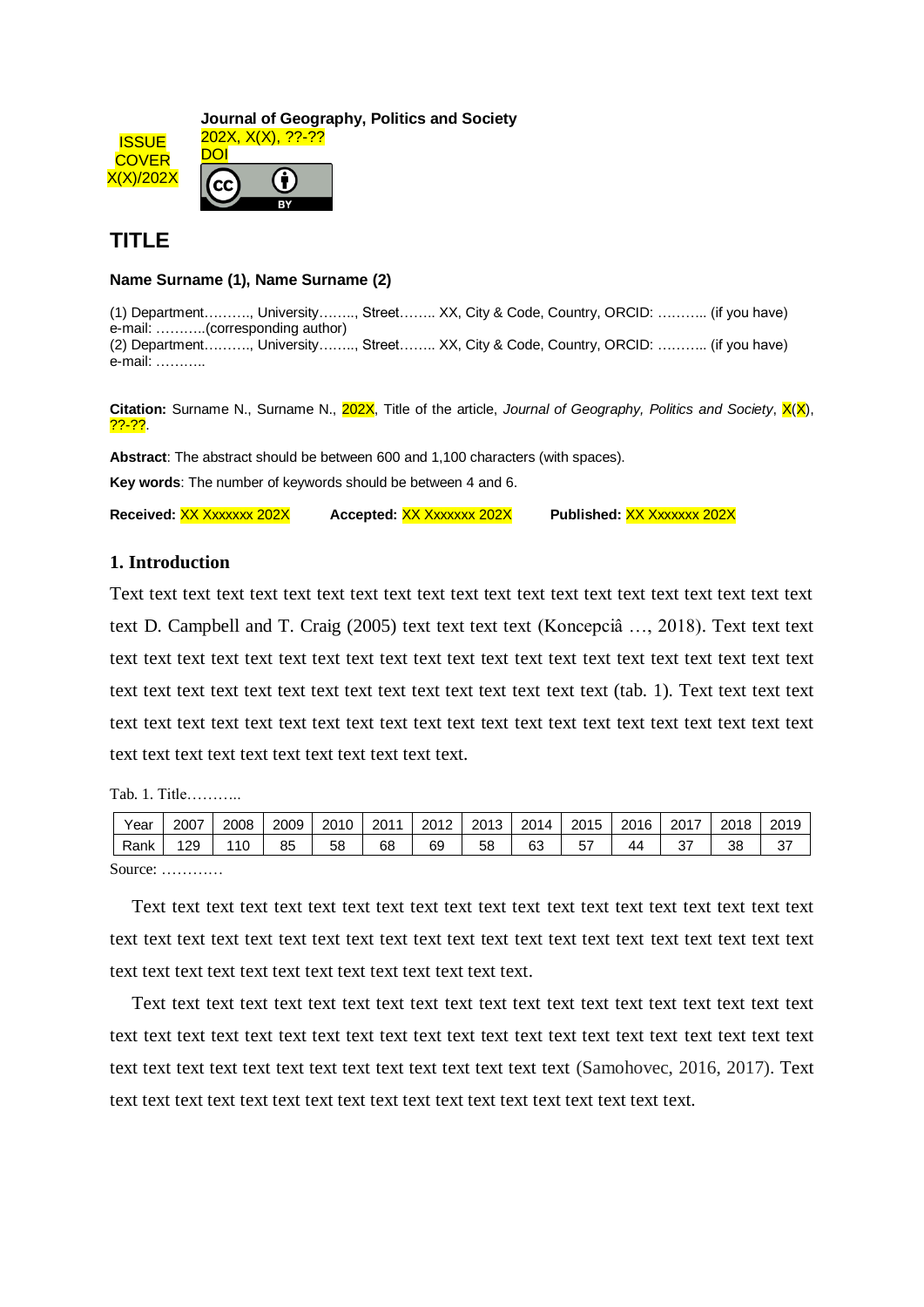Text text text text text text text text text text text text text text text text text text text fig. 1. Text text text text text text text text text text text text text text text text text text text text text text text text text text text text text text text text text text.



tiff) Source: ………..

Text text text text text text text text text text text text text text text text text text text text text text text text text text text text text text text text text text text text text text text text text text text text text text text text text text text text text text.

## **References**

- Campbell D. J., Craig T., 2005, *Organizations and the business environment*, Routledge, Abingdon – New York.
- *Koncepciâ Nacional'noj strategii ustojčivogo razvitiâ Respubliki Belarus' na period do 2035 goda* (Eng. Concept of the National sustainable development strategy of the Republic of Belarus for the period until 2035), 2018, Ministerstvo èkonomiki Respubliki Belarus', <http://www.economy.gov.by/uploads/files/ObsugdaemNPA/Kontseptsija-na-sajt.pdf> (accessed 12 January 2019).
- Samohovec M.P., 2016, Rol' finansovogo rynka v investicionnoj politike (Eng. Role of financial market in investment policy), *Belorusskij èkonomičheskij žurnal*, 2, 45–56.
- Samohovec M.P., 2017, Mesto finansov sub"ektov hozâjstvovaniâ v finansovoj sisteme Respubliki Belarus' (Eng. Place of finance of business entities in the financial system of the Republic of Belarus), [in:] *Dni nauki – 2017: sbornik naučnyh trudov po rezul'tatam II*